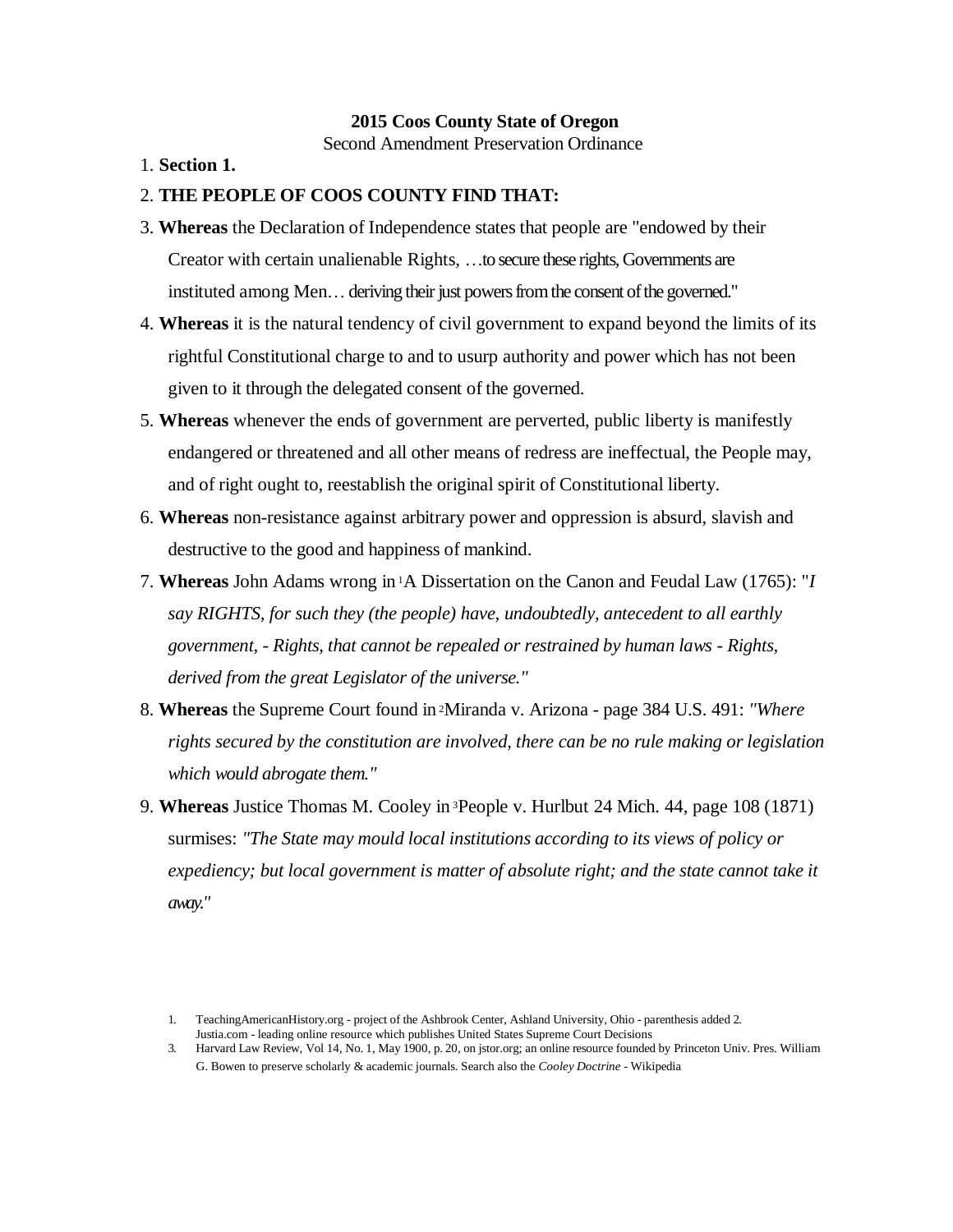- 10. **Whereas** the Constitution of the United States is the Supreme Law of the Land.
- 11. **Whereas** the Second Amendment to the Constitution of the United States of America states: "A well-regulated Militia being necessary to the security of a free State, the right of the People to keep and bear Arms, shall not be infringed."
- 12. **Whereas** the Supreme Court, in the <sup>1</sup>District of Columbia v. Heller (2008) decision, affirmed the right to keep and bear arms is unconnected to any service in a militia;
- 13. **Whereas** the Supreme Court, in <sup>2</sup>United States v. Miller (1939), opined that firearms that are part of ordinary military equipment, with use that could contribute to the common defense, are protected by the Second Amendment;
- 14. **Whereas** The Ninth Amendment to the Constitution of the United States of America states: "the enumeration in the Constitution, of certain rights, shall not be construed to deny or disparage others retained by the people," - protects ancillary rights that are closely related to the right to keep and bear arms protected by the Second Amendment; including the right to manufacture, transfer, buy and sell firearms, firearm accessories and ammunition. Hereinafter these shall be referred to as "ancillary firearm rights".
- 15. **Whereas** the Tenth Amendment to the Constitution of the United States of America states: "The powers not delegated to the United States by the Constitution, nor prohibited by it to the States, are reserved to the States respectively, or to the people."
- 16. **Whereas** Article 1, section 27 of the Constitute of the State of Oregon states: "The people shall have the right to bear arms for the defense of themselves, and the State, but the Military shall be kept in strict subordination to the civil power."
- 17. **Whereas** Article 1, section 33 of the Constitution of the State of Oregon states: "This enumeration of rights and privileges shall not be construed to impair or deny others retained by the people." This section protects ancillary firearms right that are closely related to the right to keep and bear arms protected by Article 1, section 27 of the Constitution of the State of Oregon.
- 18. **Whereas** the Fourteenth Amendment to the Constitution of the United States of America, Section 1 states: "No state shall make or enforce any law which shall abridge the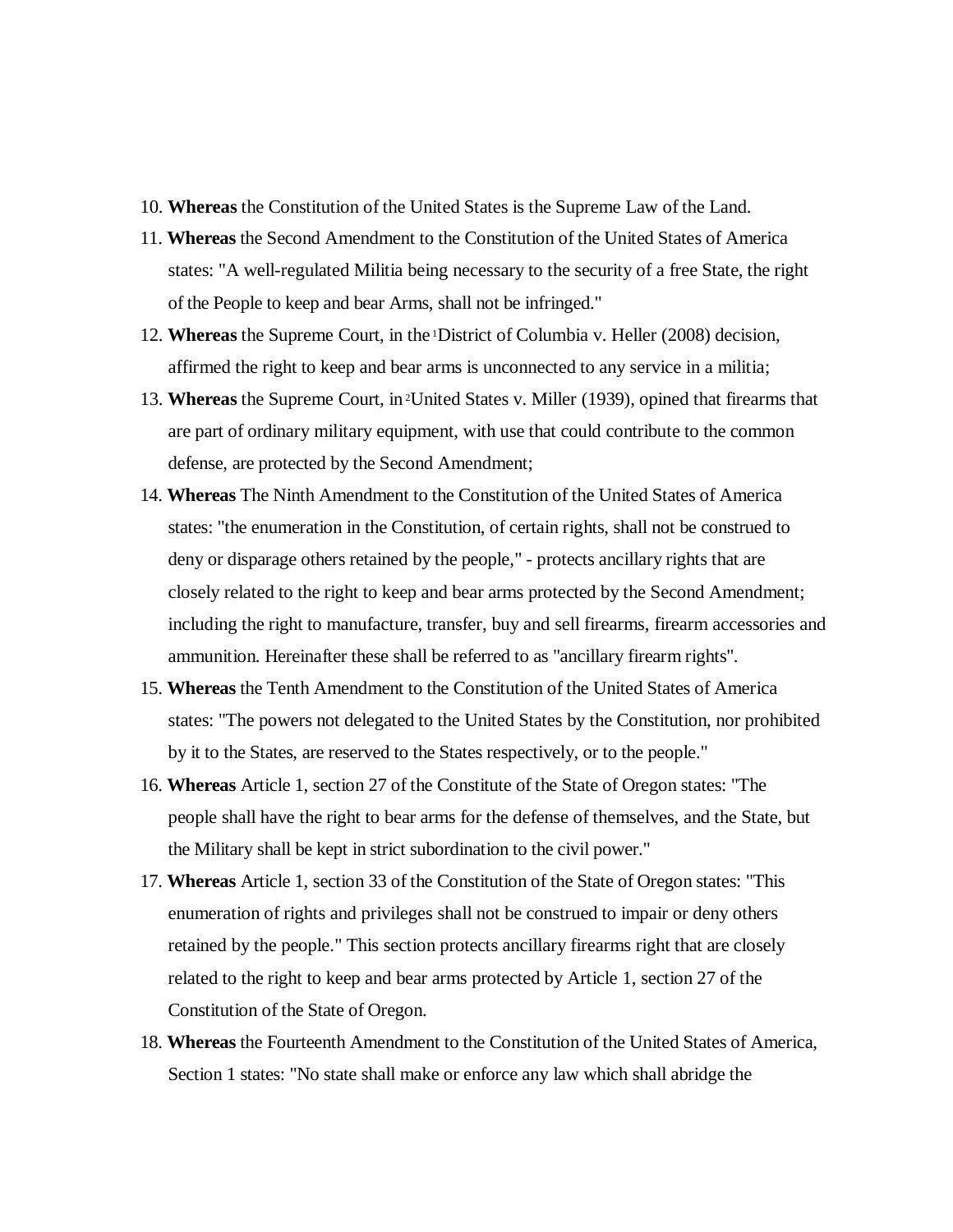privileges or immunities of citizens of the United States; nor shall any State deprive any person of life, liberty, or property, without due process of law; nor deny to any person within its jurisdiction the equal protection of the laws."

**1 & 2.** Justia.com

- 19. **Whereas** the Fourteenth Amendment to the Constitution of the United States of America further guarantees the fundamental freedoms relating to the firearms, protected by the Second, Ninth, and Tenth Amendments, against infringement by state and local governmental action.
- 20. **Whereas** it is apparent that most current or proposed federal mandates, such as the presidential executive orders of 2013, two more introduced this month, and other acts, laws, orders, mandates, rules or regulations regarding the restriction or confiscation of firearms, firearm accessories or ammunition, violate the Second, Ninth and Tenth Amendments to the Constitution of the United States of America.
- 21. **Whereas** it is apparent that most current or proposed state bills, such as the defeated HB3200 of 2013, recently introduced draft LC 154, and other state acts, laws, orders, mandates, rules or regulations regarding the restriction or confiscation of firearms, firearm accessories or ammunition, violate the Fourteenth Amendment to the Constitution of the United States of America, and Article 1 sections 27 and 33 of the Constitution of the State of Oregon.
- 22. **Whereas** it is therefore the duty of the People of Coos County, through the agency of the lesser magistrates - local elected official and Sheriff - to challenge the civil government when and where it exceeds or threatens to exceed its bounds.
- 23. **Section 2**

# 24. **THEREFORE, THE PEOPLE OF COOS COUNTY DO ORDAIN AS FOLLOWS:**

## 25. **A. This 2nd Amendment Preservation Ordinance**

- 26. **To preserve** the right of the People of, on and in Coos County to:
	- 1. Keep and bear arms as originally understood; in self-defense and preservation, and in defense of one's community and country.
	- 2. Freely manufacture, transfer, sell and buy firearms, firearm accessories and ammunition, which are designed primarily for the same purposes.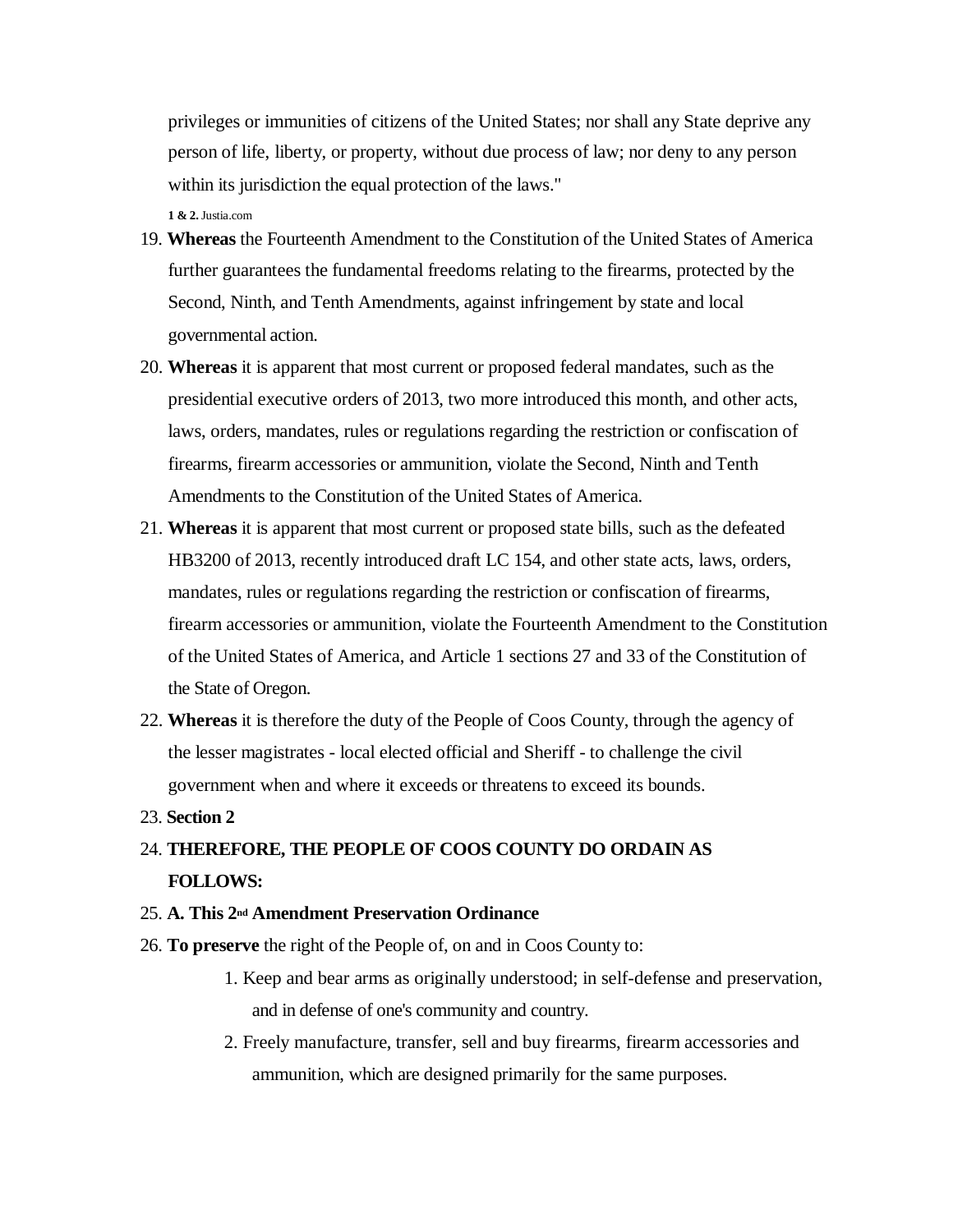- 27. **B.** These rights are retained by the People and protected by the aforementioned Constitution of these United States, and the Constitution of the State of Oregon.
- 28. **C.** Any regulation of the right to keep and bear arms or ancillary firearms rights that violate the Second, Ninth, Tenth or Fourteenth Amendments to the Constitution of the United States of America, or Article 1, sections 27 and 33 of the Constitution of the State of Oregon, as articulated herein, shall be regarded by the People on and in Coos County as unconstitutional; a transgression of the Supreme Law of the Land and its spirit of Liberty, and therefore by necessity *void ab initio.*
- 29. **D.** The People on and in Coos County do resolve by this instrument that:
	- 1. The Coos County Government will not authorize or appropriate governmental funds, resources, employees, agencies, contractors, buildings, detention centers or offices for the purpose of enforcing any element of such acts, laws, orders, mandates, rules or regulations, that infringe on the right by the People to keep and bear arms, including, but not limited to the following:
- 30. **a)** Registration requirements for existing lawfully owned firearms;
- 31. **b)** Prohibitions, regulations, and/or use restrictions related to ownership of non-fully automatic firearms, including but not limited to semi-automatic firearms; including semiautomatic firearms that have appearance or features similar to fully automatic firearms and/or military "assault style" firearms;
- 32. **c)** Prohibition, regulations, and/or use restrictions limiting hand grips, stock, flash suppressors, bayonet mounts, magazine capacity, clip capacity, internal capacity, or types of ammunition available for sale, possession or use;
- 33. **d)** Registration and background check requirements beyond those customarily required at time of purchase prior to December 2012;
- 34. **e)** Restrictions prohibiting the possession, carry or transport of lawfully acquired firearms or ammunition by law abiding adult citizens or minors supervised by adults.
- 35. **f)** This Ordinance acknowledges provisions of preexisting law that:
	- 1. Prohibit the possession of firearms by certain felons per ORS 166.270;
	- 2. Prohibit the purchasing or possession of firearms by individuals who have been adjudicated mentally ill and a danger to self and others per ORS 426.130.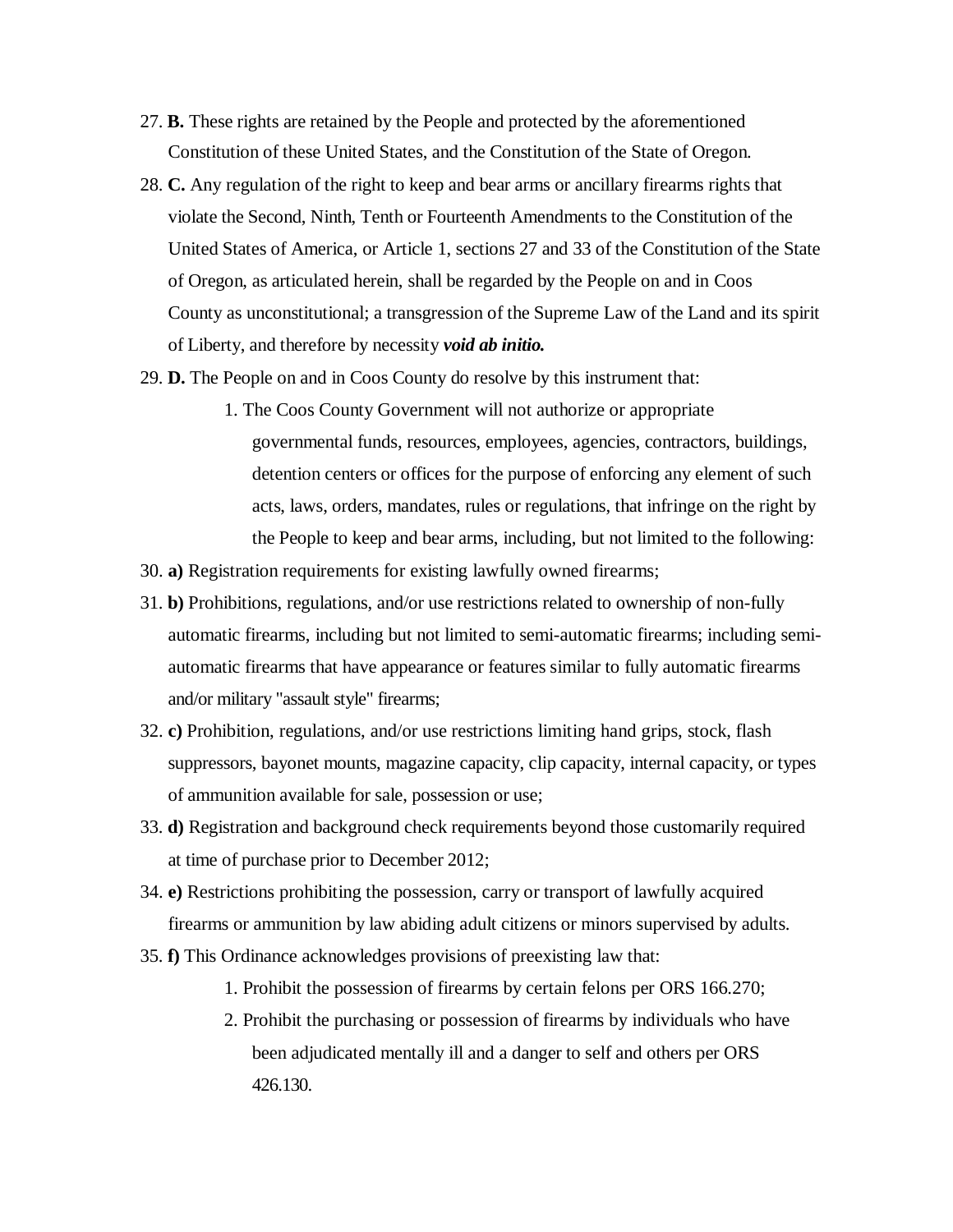- 3. Prohibit the possession of unlawful machine guns, short-barreled shot guns and silencers per ORS 166.272.
- 4. Prohibit the possession of unlawful concealed firearms, or possession by minors per ORS 166.250.
- 5. Prohibit the possession of firearms in public buildings or court facilities per ORS 166.360-166.370.
- 6. Prohibit the possession of firearms to certain convicted domestic violence perpetrators under the Gun Control Act of 1968.
- 36. **F)** It shall be the duty of the Sheriff of Coos County to determine as a matter of internal policy and county concern per ORS 203.035, whether any federal, state or local regulation affecting firearms, firearms accessories and ammunition, that is enforceable within his/her jurisdiction, violates the Second, Ninth, Tenth or Fourteenth Amendments to the Constitution of these United States, or Article 1, sections 27 and 33 of the Constitution of the State of Oregon, as articulate herein. The Sheriff will use pro bono legal advice as available.

#### 37. **Section 3**

### 38. **PENALTIES**

- 39. **A.** Anyone within the jurisdiction of Coos County, Oregon found in violation of this ordinance may be made a defendant in a civil proceedings by the county seeking redress of the violation, per ORS 203.065.
- 40. **B.** Fines recovered under ORS 203.030 203.075 shall be paid to the Clerk of the Court in which recovery is had. After first deducting court costs in the proceedings, the Clerk shall pay the remainder to the Treasurer of the county for the general fund of the county, per ORS 203.065.
- 41. **C.** A civil offense against this ordinance is a Class A violation, per ORS 203.065, which a maximum fine of \$2,000 for an individual, and \$4,000 for a corporation, per ORS 153.01.
- 42. **D.** Any peace officer, as defined by ORS 161.015, may enforce this ordinance, adopted under ORS 203.035.
- 43. **E.** Under county authority per ORS 203.035, enforcement of this ordinance is in alliance with the oath to uphold and defend the Constitution of the United States, and the